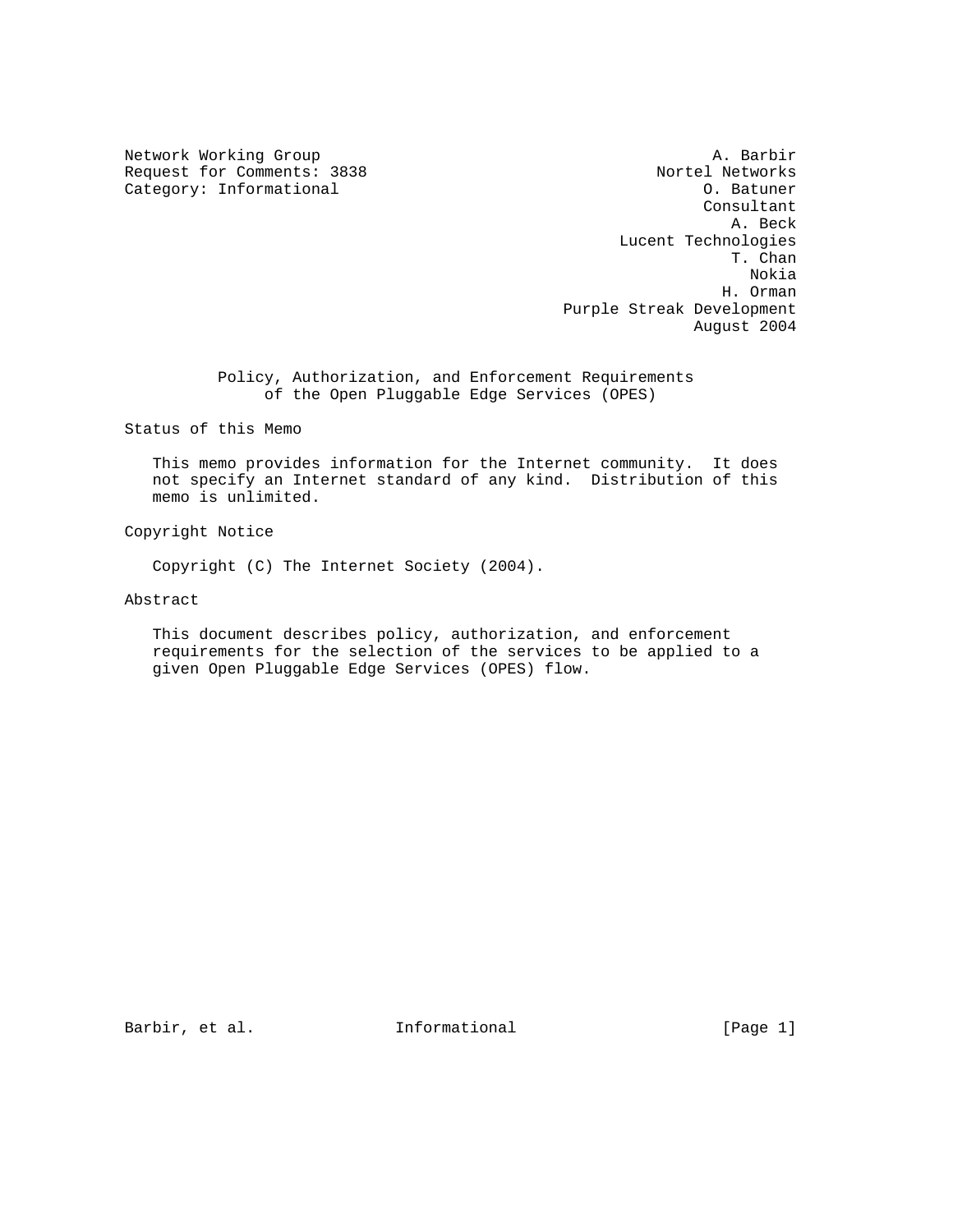Table of Contents

| 1. | $\mathbf{3}$                                                          |  |  |  |  |
|----|-----------------------------------------------------------------------|--|--|--|--|
| 2. | $\overline{3}$                                                        |  |  |  |  |
| 3. | $\overline{4}$                                                        |  |  |  |  |
|    | $\overline{4}$<br>Policy Components and Functions<br>3.1.             |  |  |  |  |
|    | 5<br>Requirements for Policy Decision Points.<br>3.2.                 |  |  |  |  |
|    | 5<br>Requirements for Policy Enforcement Points<br>3.3.               |  |  |  |  |
| 4. | 6<br>Requirements for Interfaces                                      |  |  |  |  |
|    | 7<br>Service Bindings Requirements<br>4.1.                            |  |  |  |  |
|    | 7<br>4.1.1.<br>Environment Variables                                  |  |  |  |  |
|    | 8<br>Requirements for Using State Information<br>4.1.2.               |  |  |  |  |
|    | Requirements for Passing Information Between<br>4.1.3.                |  |  |  |  |
|    | 8                                                                     |  |  |  |  |
|    | Requirements for Rule and Rules Management<br>8<br>4.2.               |  |  |  |  |
|    | 8<br>4.2.1.<br>Requirements for Rule Providers                        |  |  |  |  |
|    | $\mathsf{Q}$<br>Requirements for Rule Formats and Protocols<br>4.2.2. |  |  |  |  |
|    | $\mathsf{Q}$<br>Requirements for Rule Conditions<br>4.2.3.            |  |  |  |  |
|    | $\mathsf{Q}$<br>Requirements for Rule Actions<br>4.2.4.               |  |  |  |  |
|    | Requirements for Policy Expression 10<br>4.3.                         |  |  |  |  |
| 5. | Authentication of Principals and Authorization of Services 10         |  |  |  |  |
|    | End users, Publishers and Other Considerations 11<br>5.1.             |  |  |  |  |
|    | Considerations for End Users 11<br>5.1.1.                             |  |  |  |  |
|    | Considerations for Publishing Sites. 12<br>5.1.2.                     |  |  |  |  |
|    | Other Considerations 12<br>5.1.3.                                     |  |  |  |  |
|    | 5.2.                                                                  |  |  |  |  |
|    | 5.3.                                                                  |  |  |  |  |
|    | Integrity and Encryption 14<br>5.4.                                   |  |  |  |  |
|    | Integrity and Confidentiality of Authentication<br>5.4.1.             |  |  |  |  |
|    | and Requests/Responses for Service 14                                 |  |  |  |  |
|    | Integrity and Confidentiality of Application<br>5.4.2.                |  |  |  |  |
|    |                                                                       |  |  |  |  |
|    | Content $\ldots$ 14                                                   |  |  |  |  |
|    |                                                                       |  |  |  |  |
| б. | Security Considerations 15                                            |  |  |  |  |
| 7. |                                                                       |  |  |  |  |
|    | Normative References 15<br>7.1.                                       |  |  |  |  |
|    | 7.2.<br>Informative References 15                                     |  |  |  |  |
| 8. |                                                                       |  |  |  |  |
| 9. |                                                                       |  |  |  |  |
|    |                                                                       |  |  |  |  |

Barbir, et al. 1nformational [Page 2]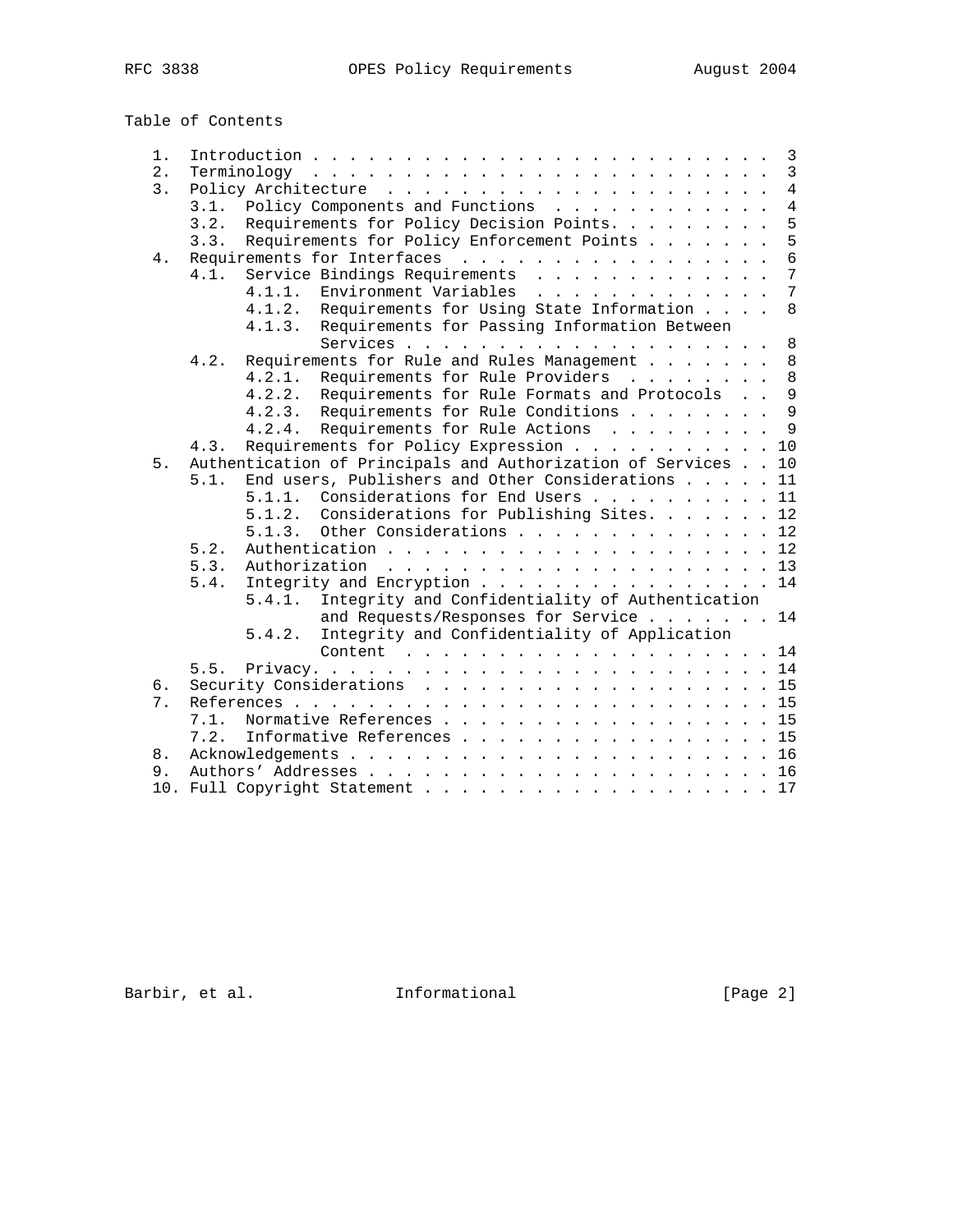## 1. Introduction

 The Open Pluggable Edge Services (OPES) [1] architecture enables cooperative application services (OPES services) between a data provider, a data consumer, and zero or more OPES processors. The application services under consideration analyze and possibly transform application-level messages exchanged between the data provider and the data consumer. The OPES processor can distribute the responsibility of service execution by communicating and collaborating with one or more remote callout servers.

 The execution of such services is governed by a set of rules installed on the OPES processor. The rule evaluation can trigger the execution of service applications local to the OPES processor or on a remote callout server.

 Policies express the goals of an OPES processor as a set of rules used to administer, manage, and control access to resources. The requirements in this document govern the behavior of OPES entities in determining which of the available services are to be applied to a given message, if any.

 The scope of OPES policies described in this document are limited to those that describe which services to call and, if appropriate, with what parameters. These policies do not include those that prescribe the behavior of the called services. It is desirable to enable a common management framework for specifying policies for both the calling of and the behavior of a service. The integration of such a function is the domain of policy administration user interaction applications.

 The document is organized as follows: Section 2 considers policy framework. Section 3 discusses requirements for interfaces, while section 4 examines authentication of principals and authorization of services.

## 2. Terminology

 The keywords "MUST", "MUST NOT", "REQUIRED", "SHALL", "SHALL NOT", "SHOULD", "SHOULD NOT", "RECOMMENDED", "MAY", and "OPTIONAL" in this document are to be interpreted as described in [4]. When used with the normative meanings, these keywords will be all uppercase. Occurrences of these words in lowercase comprise normal prose usage, with no normative implications.

Barbir, et al. 1nformational [Page 3]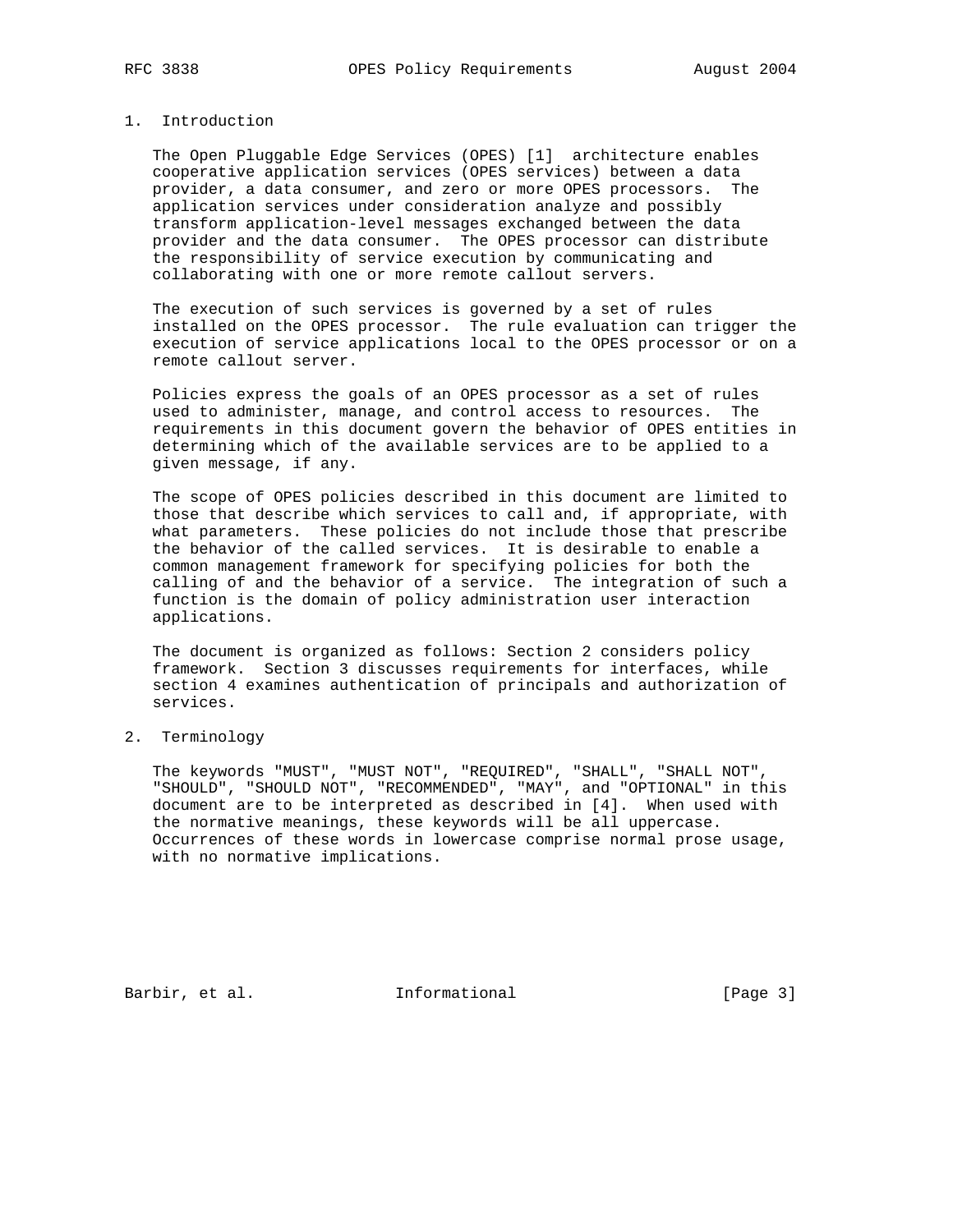## 3. Policy Architecture

 This section describes the architectural policy decomposition requirements. It also describes the requirements for the interfaces between the policy components. Many of the rules here were determined under the influence of RFC 3238 [2].

### 3.1. Policy Components and Functions

 The policy functions are decomposed into three components: a Rule Author, a Policy Decision Point (PDP) [6], and a Policy Enforcement Point (PEP) [6]. The Rule Author provides the rules to be used by an OPES entity. These rules control the invocation of services on behalf of the rule author. The PDP and the PEP interpret the collected rules and appropriately enforce them. The decomposition is illustrated in Figure 1.



Figure 1: Policy Components

 The decomposition of policy control into a PDP and a PEP permit the offloading of some tasks to an administrative service that may be located on a server separate from the real-time enforcement services of the PEP that reside on the OPES processor.

Barbir, et al. 1nformational 1998 [Page 4]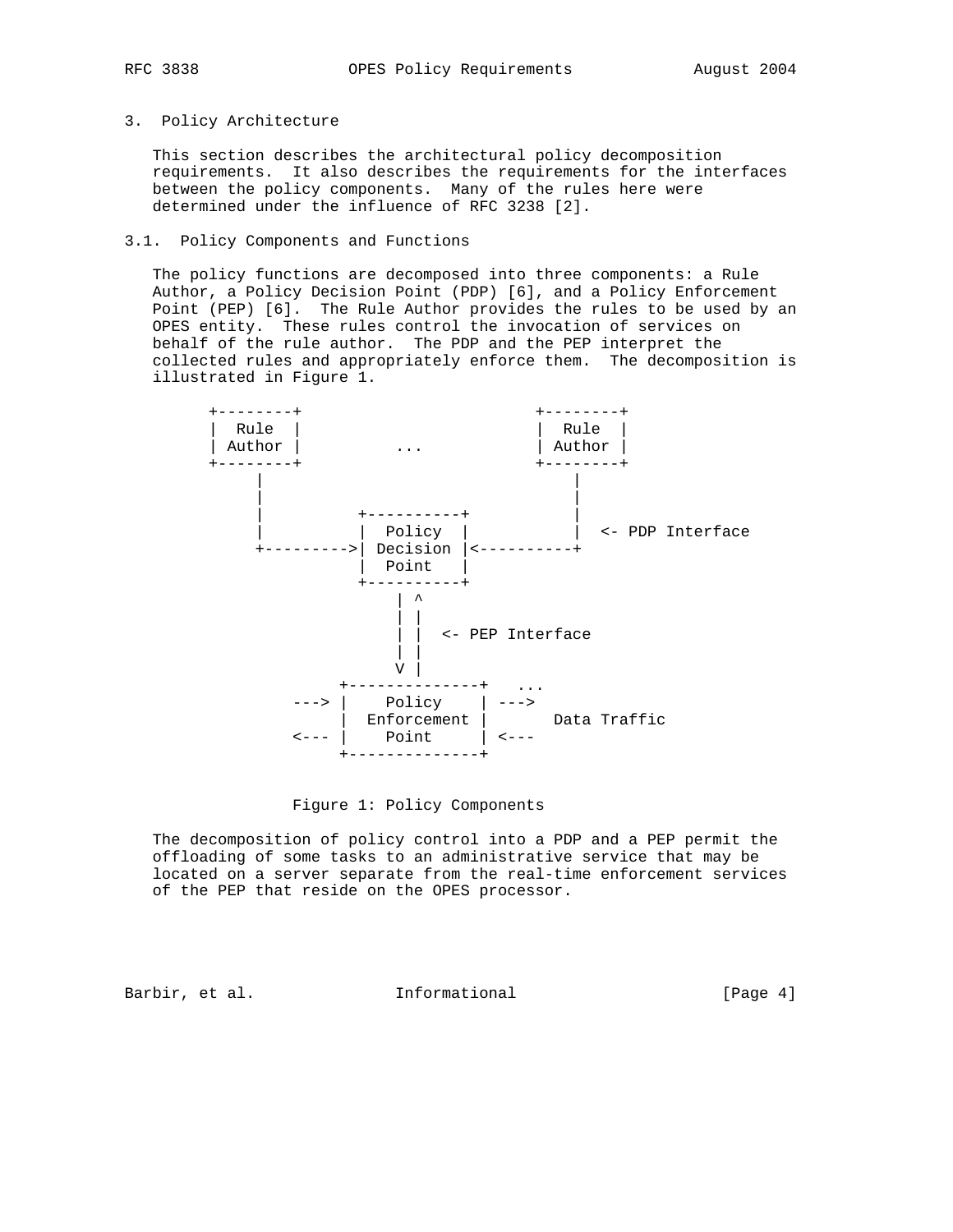The PDP provides for the authentication and authorization of rule authors and the validation and compilation of rules.

 The PEP resides in the data filter where the data from an OPES flow is evaluated against the compiled rules and appropriate calls to the requested services are performed.

 Interfaces between these architectural components are points of interoperability. The interface between rule authors and the policy decision points (PDP Interface) MUST use the format that may result from the requirements as described in this document.

 The interface between the policy decision points and the policy enforcement points (PEP Interface) can be internal to a specific vendor implementation of an OPES processor. Implementations MUST use standard interface only if the PDP and the PEP reside on different OPES processors.

3.2. Requirements for Policy Decision Points

 The Policy Decision Point is essentially a policy compiler. The PDP MUST be a service that provides administrative support to the enforcement points. The PDP service MUST authenticate the rule authors.

 The PDP MUST verify that the specified rules are within the scope of the rule authors authority. The PDP MUST be a component of the OPES Administration Authority.

# 3.3. Requirements for Policy Enforcement Points

 In the OPES architecture, the data filter represents a Policy Enforcement point (PEP). At this point, data from an OPES flow is evaluated against the compiled rules, and appropriate calls to the requested services are performed.

 In the PEP rules MAY chain actions together, where a series of services to be called are specified. Implementation MUST ensure the passing of information from one called service to another. Implementation MUST NOT prohibit the re-evaluation of a message to determine if another service or set of services should be called.

 The execution of an action (i.e., the triggering of a rule) may lead to the modification of message property values. For example, an OPES service that under some circumstances converts JPEG images to GIF images modifies the content type of the requested web object.

Barbir, et al. 1nformational [Page 5]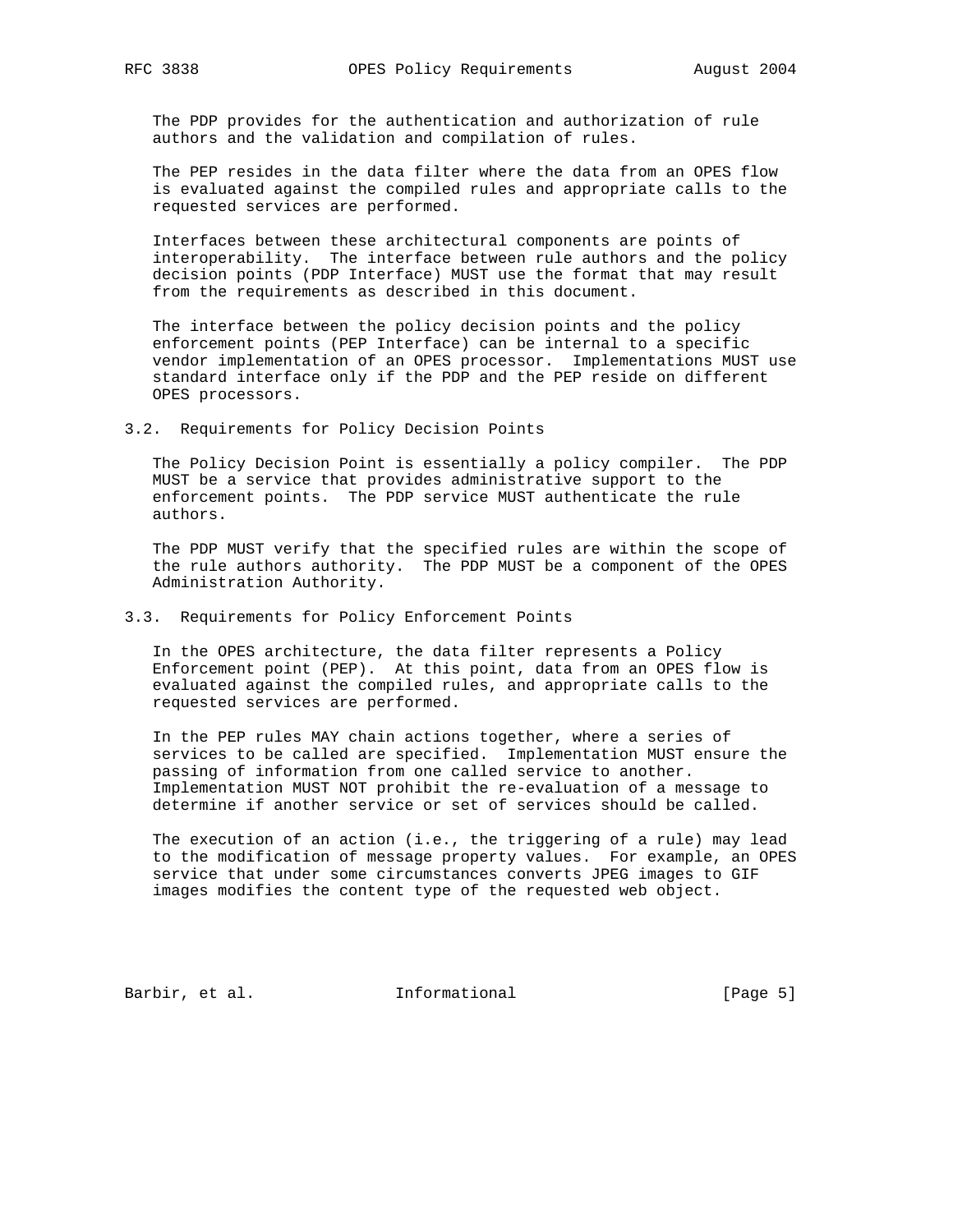Such modification of message property values may change the behavior of subsequently performed OPES actions. The data filter SHOULD act on matched rules before it evaluates subsequent rules. Multiple matched rules can be triggered simultaneously if the data filter can determine in advance that there are no side effects from the execution of any specific rule.

 A data filter MAY evaluate messages several times in the course of handling an OPES flow. The rule processing points MAY be defined by administratively defined names. The definition of such names can serve as a selector for policy rules to determine the applicability of a rule or a set of rules at each processing point.

 Policy roles ([5] and [6]) SHOULD be used where they aid in the development of the OPES policy model.

 Figure 2 expresses a typical message data flow between a data consumer application, an OPES processor, and a data provider application. There are four commonly used processing points identified by the numbers 1 through 4.

| Data     | OPES      | Data     |
|----------|-----------|----------|
| Consumer | Processor | Provider |
| Appl.    | ⌒<br>4    | Appl.    |
|          |           |          |

Figure 2: Processing Execution Points

 Any data filter (PEP) or any administrative (PDP) implementation MUST support the four rule processing points.

- o Data Consumer Request handling role: This involves request processing when received from a Data Consumer Application.
- o OPES Processor Request handling role: This involves request processing before forwarding to Data Provider Application.
- o Data Provider Response handling role: This involves response processing when forwarding to Data Consumer Application.
- o OPES Processor Response handling role: This involves response processing when forwarding to Data Consumer Application.
- 4. Requirements for Interfaces

 The interface between the policy system and OPES services needs to include the ability to pass system state information as well as the subject message.

Barbir, et al. 1nformational 1999 [Page 6]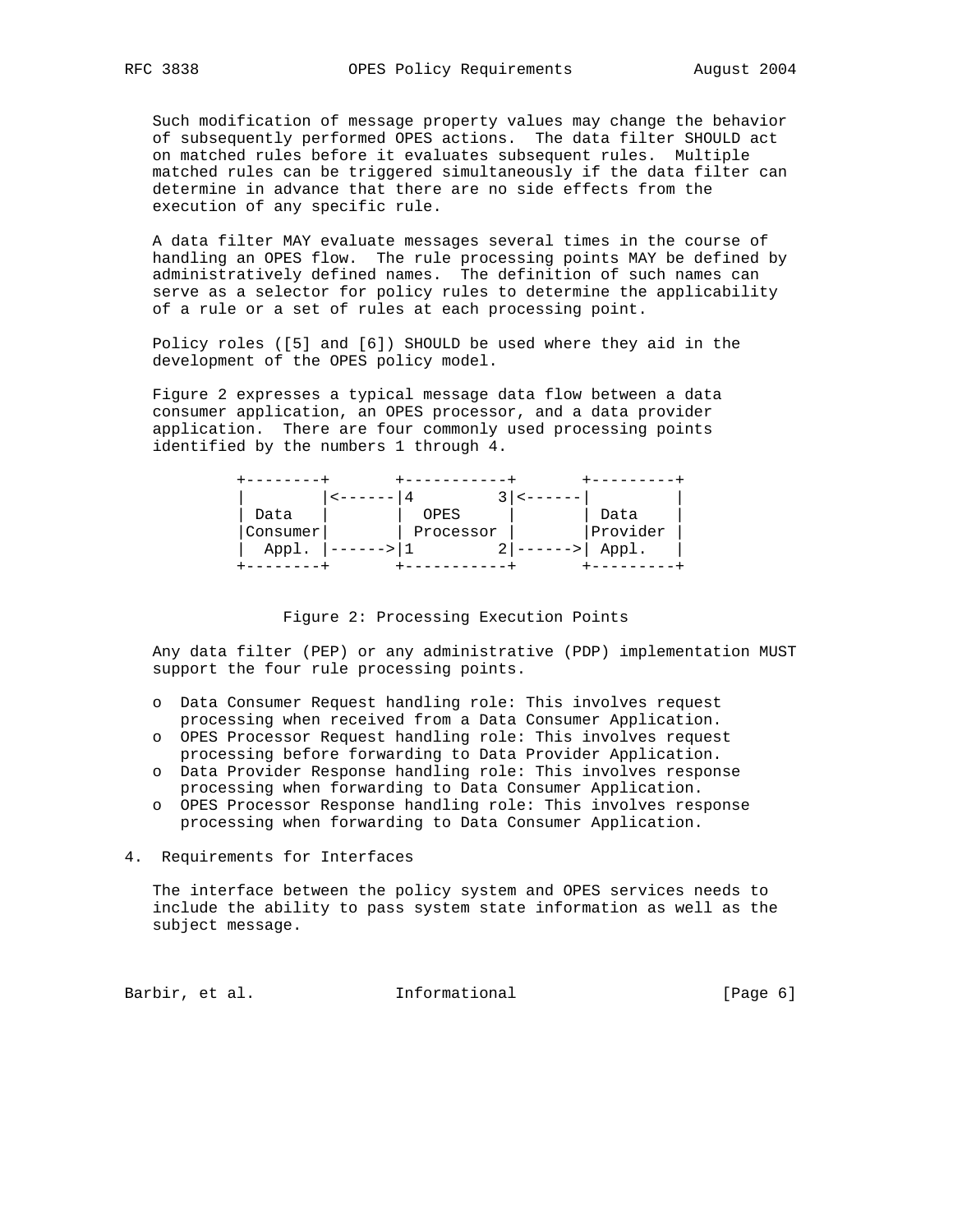## 4.1. Service Bindings Requirements

 The invoked OPES services MUST be able to be specified in a location independent fashion. That is, the rule authors need not know and need not specify the instance of an OPES service in the rules.

 The rule author SHOULD be able to identify the required service at the detail level that is appropriate for his or her needs. The rule author SHOULD be able to specify a type of service or be able to specify any service that fits a general category of service to be applied to its traffic.

 The binding of OPES service names to a specific service MAY be distributed between the PDP and the PEP. As rules are compiled and validated by the PDP, they MUST be resolved to a specific installations' set of homogeneous OPES service.

 The selection of a specific instance MAY be postponed and left to PEP to select at either the rule installation time or at run time. To achieve interoperability, PEP MUST support resolving a generic name to a specific instance. It is possible to use services such as SLP or UDDI to resolve generic service names to specific OPES service instances.

 The policy system MAY support dynamic discovery of service bindings. The rule author may not know specific service bindings, such as protocol and parameters, when a rule (as specified on the PDP Interface) is general in nature. The required binding information MUST be provided by the PDP and conveyed on the PEP Interface. A service description methodology such as WSDL [8] MUST be present in the policy system.

## 4.1.1. Environment Variables

 There may be a need to define and support a means for maintaining state information that can be used in both condition evaluation and action execution. Depending on the execution environment, OPES services MAY have the freedom to define variables that are needed and use these variables to further define their service behavior without the data filter support.

Barbir, et al. 1nformational 1999 [Page 7]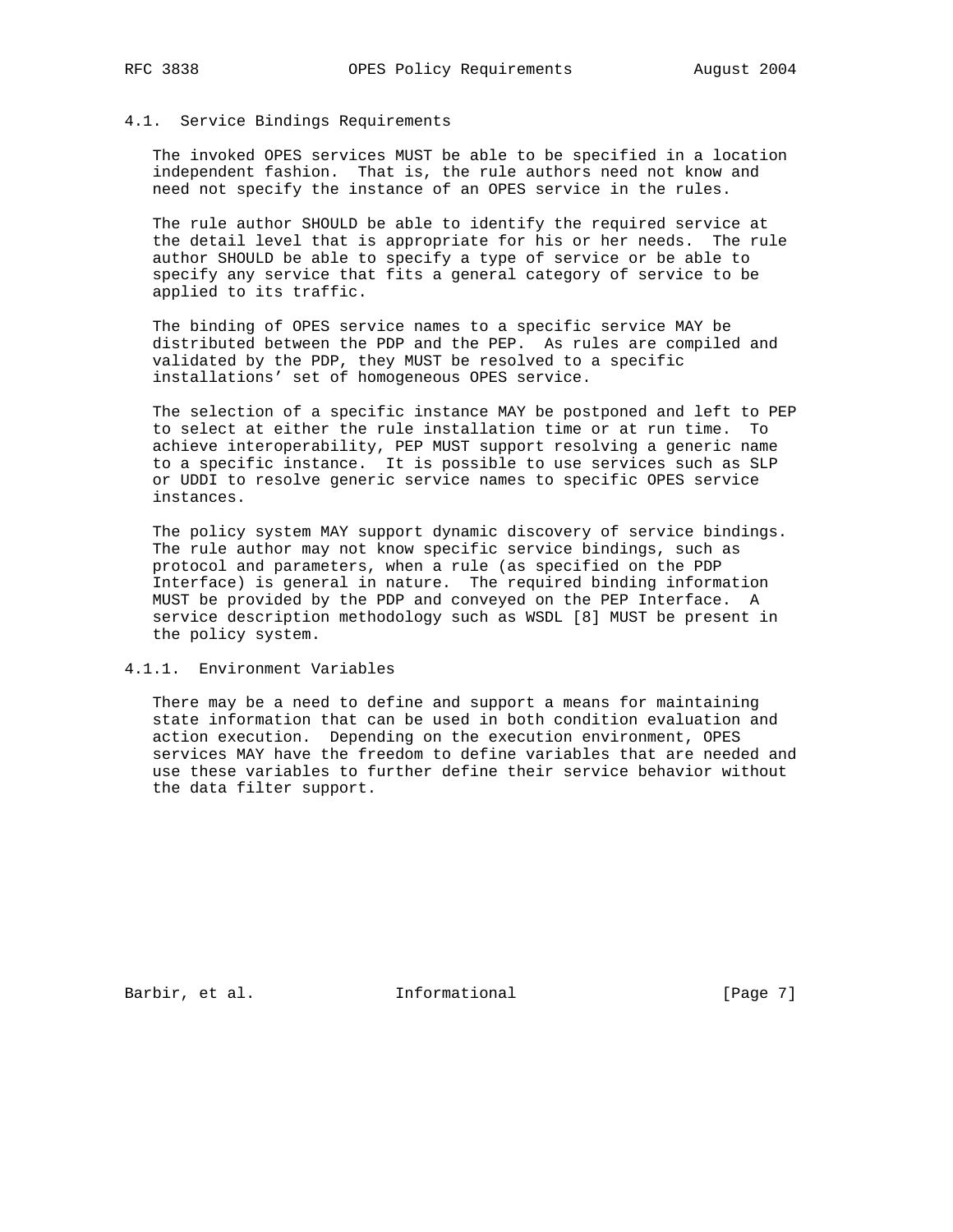### 4.1.2. Requirements for Using State Information

 Policy rules MAY specify that state information be used as part of the evaluation of the rules against a given message in an OPES flow. Thus, the policy system SHOULD support the maintenance of groups that can be used in evaluating rule conditions. Membership in such groups can be used as action triggers.

 For example, an authorized site blocking service might conclude that a particular user shouldn't be permitted access to a certain web site. Rather than calling the service for each request sent by such a user, a rule might be created to determine whether a user is a member of blocked users and if a requested site is a member of blocked-sites, and then invoke a local blocking service to return an appropriate message to the user.

4.1.3. Requirements for Passing Information Between Services

 Environment variables can be used to pass state information between services. For example, analysis of the request or modifications to the request may need to be captured as state information that can be passed to other services on the request path or to services on the response(s) associated with that request.

 In the PEP, there SHOULD be provisions to enable setting up variables when returning from a service call and passing variables to other called services based on policy.

4.2. Requirements for Rule and Rules Management

 This section provides the requirements for rule management. The rules are divided into two groups. Some rules are provided by the data consumer application, and other rules are provided by the data provider application.

4.2.1. Requirements for Rule Providers

The requirements for rule providers are:

- o Rule providers MUST be authenticated and authorized for rules that apply to their network role.
- o Rule providers MUST NOT be able to specify rules that are NOT within their scope of authority.
- o Rule providers SHOULD be able to specify only what is needed for their services.
- o Compilation of rules from different sources MUST NOT lead to execution of conflicting rules.
- o The resolution of such rule conflicts is out of scope.

Barbir, et al. 1nformational [Page 8]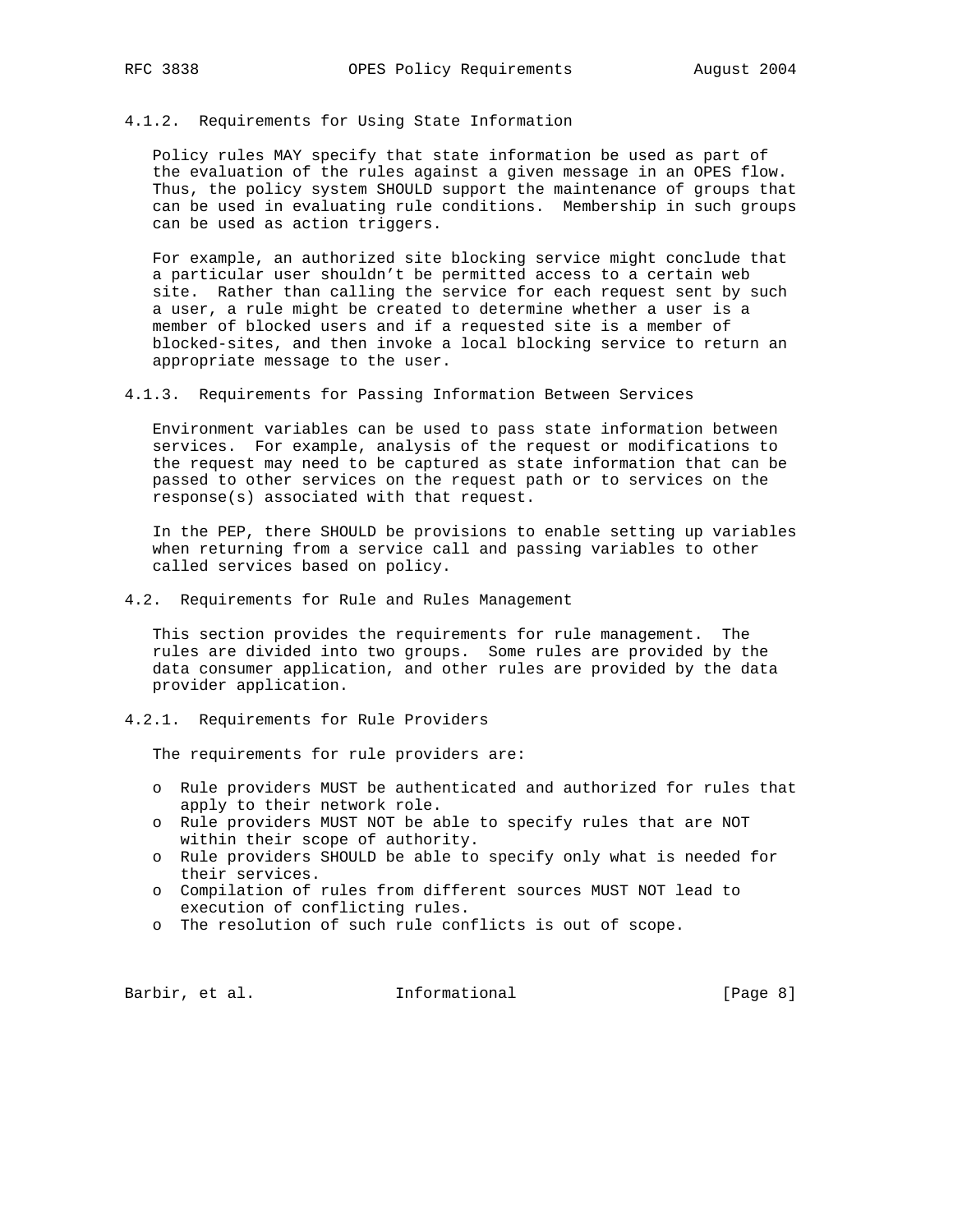- o Rules are assumed to be static and applied to current network state.
- 4.2.2. Requirements for Rule Formats and Protocols

 It is desirable to choose standard technologies like XML to specify the rule language format.

 Rules need to be sent from the rule authors to the OPES administrative server for service authorization, rule validation, and compilation. The mechanisms for doing that are out of scope of the current work.

 Once the rules are authorized, validated, and compiled by the administrative server, the rules need to be sent to the OPES processor. The mechanisms for doing that are out of scope of the current work.

4.2.3. Requirements for Rule Conditions

 Rule conditions MUST be matched against attribute values of the encapsulated protocol as well as environment variable values. Attribute values of the encapsulated protocol include protocol header values and possibly also protocol body values.

 Some OPES services may need to be invoked for all user requests or server responses, such as services with logging functionality, for example. The rule system SHOULD allow unconditional rules rather than requiring rule authors to specify rule conditions that are always true.

4.2.4. Requirements for Rule Actions

 The rule system MUST allow for the specification of rule actions that are triggered if the conditions of a rule are met. Matched rules typically lead to the invocation of local or remote services. Rule actions MUST identify the OPES service that is to be executed for the current message request or response.

 Rule actions MAY contain run-time parameters which can be used to control the behavior of an OPES service. If specified, these parameters MUST be passed to the executed OPES service.

Barbir, et al. 1nformational [Page 9]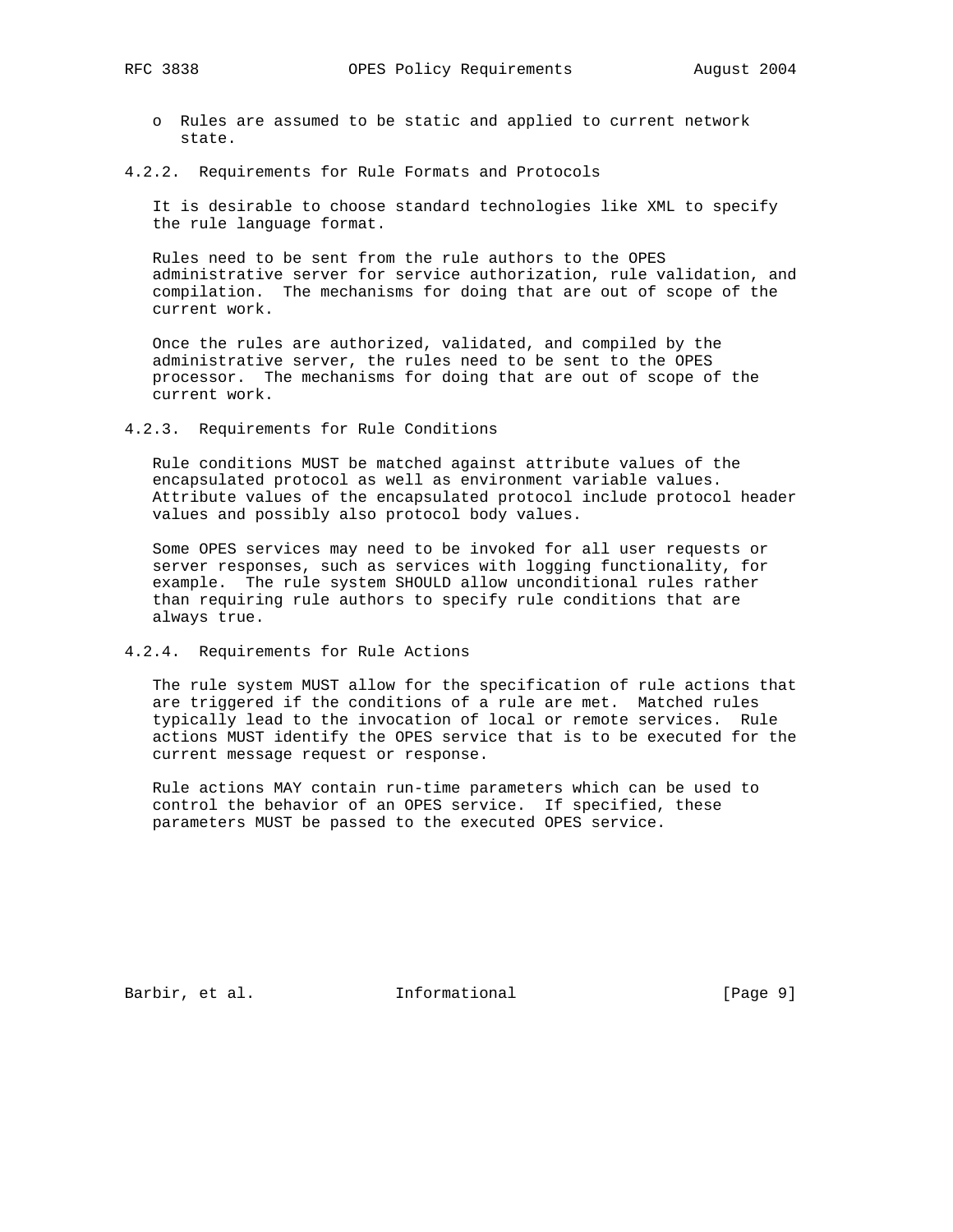# 4.3. Requirements for Policy Expression

 OPES processors MUST enforce policy requirements set by data consumers and/or data publishers in accordance with the architecture [1] and this document. They cannot do this consistently unless there are an unambiguous semantics and representation of the data elements mentioned in the policy. For example, this document mentions protection of user "identity" and "profile" information. If a user specifies that his identity must not be shared with other OPES administrative trust domains, and later discovers that his family name has been shared, he might complain. If he were told that "family names are not considered 'identities' by this site", he would probably feel that he had cause for complaint. Or, he might be told that when he selected "do not share identity" on a web form offered by the OPES service provider, that this only covered his login name, and that a different part of the form had to be filled out to protect the family name. A further breakdown can occur if the configuration information provided by such a web form gets translated into configuration elements given to an OPES processor, and those configuration elements are difficult for a software engineer to translate into policy enforcement. The data elements might have confusing names or be split into groupings that are difficult to relate to one another.

 The examples illustrate why the OPES policy MUST have definitions of data elements, their relationships, and how they relate to enforcement. These semantics of essential items do not require a separate protocol, but they MUST be agreed upon by all OPES service providers, and the users of OPES services MUST be assured that they have the ability to know their settings, to change them if the service provider policy allows the changes, and to have reasonable assurance that they are enforced with reasonable interpretations.

 The requirements for policy data elements in the OPES specification do not have to be all-inclusive, but they MUST cover the minimal set of elements that enable the policies that protect the data of end users and publishers.

5. Authentication of Principals and Authorization of Services

 This section considers the authorization and authentication of OPES services.

Barbir, et al. **Informational** [Page 10]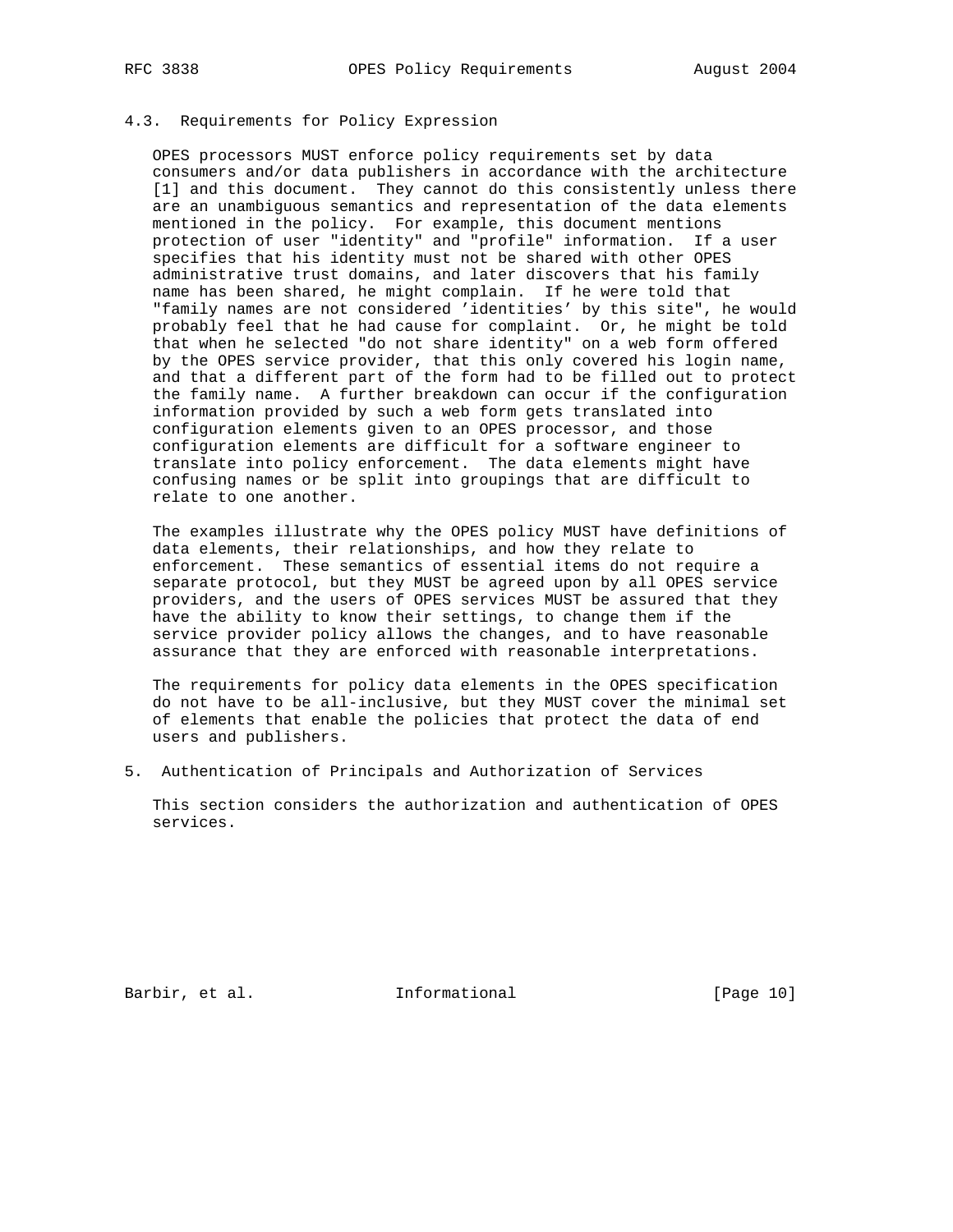### 5.1. End Users, Publishers and Other Considerations

5.1.1. Considerations for End Users

 An OPES rule determines which attributes of traffic will trigger the application of OPES services. The author of the service can supply rules, but the author cannot supply the necessary part of the rule precondition that determines which network users will have the OPES services applied for them. This section discusses how users are identified in the rule preconditions, and how users can select and deselect OPES services for their traffic, how an OPES service provider SHOULD identify the users, and how they determine whether or not to add their service selection to an OPES enforcement point.

An OPES service provider MUST satisfy these major requirements:

- o Allow all users to request addition, deletion, or blocking of OPES services for their traffic (blocking means "do not use this service for my traffic").
- o Prevent untrusted users from causing OPES services to interfere with the traffic of other users.
- o Allow users to see their OPES service profiles and notify them of changes.
- o Keep a log of all profile activity for audit purposes.
- o Adhere to a privacy policy guarding users' profiles.

 The administrator of the PDP is a trusted party and can set policy for individuals or groups using out-of-band communication and configuration files. However, users MUST always be able to query the PDP in order to learn what rules apply to their traffic.

 Rules can be deposited in the PDP with no precondition relating to network users. This is the way rules are packaged with an OPES service when it is delivered for installation. The PDP is responsible for binding identities to the rules and transmitting them to the PEP. The identity used by the PDP for policy decisions MUST be strictly mapped to the identity used by the PEP. Thus, if a user goes through an identification and authentication procedure with the PDP and is known by identity "A", and if the PEP uses IP addresses for identities, then the PDP MUST provide the PEP with a binding between "A" and A's current IP address.

Barbir, et al. 1nformational [Page 11]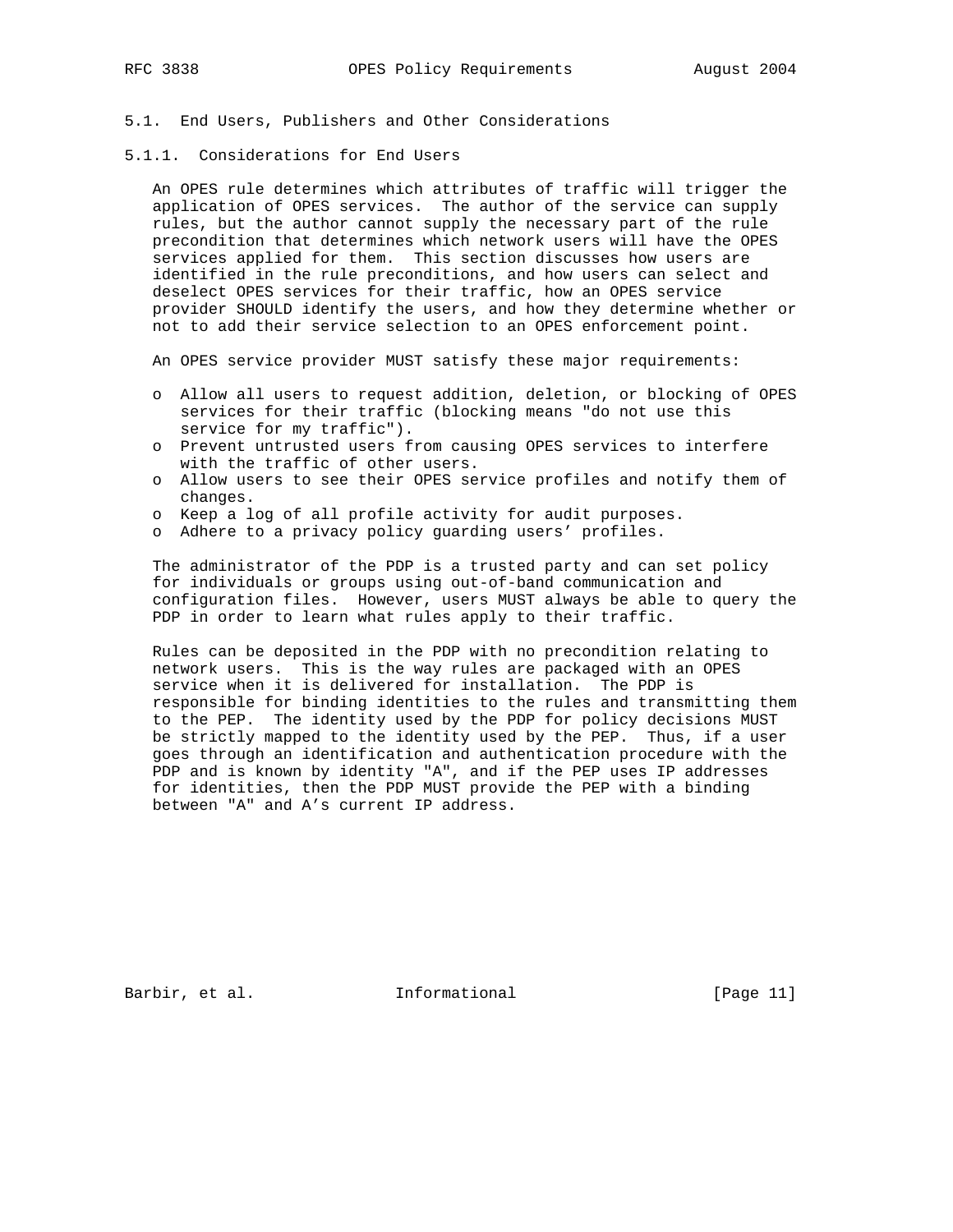# 5.1.2. Considerations for Publishing Sites

 An OPES service provider acting on behalf of different publishing sites SHOULD keep all the above considerations in mind when implementing an OPES site. Because each publishing site may be represented by only a single identity, the authentication and authorization databases may be easier for the PEP to handle.

## 5.1.3. Other Considerations

 Authentication may be necessary between PDP's and PEP's, PEP's and callout servers, PEP's and other PEP's, and callout servers and other callout servers, for purposes of validating privacy policies. In any case where user data or traffic crosses trust domain boundaries, the originating trust domain SHOULD have a policy describing which other domains are trusted, and it SHOULD authenticate the domains and their policies before forwarding information.

### 5.2. Authentication

 When an individual selects (or deselects) an OPES service, the individual MUST be authenticated by the OPES service provider. This means that a binding between the user's communication channel and an identity known to the service provider is made in a secure manner. This SHOULD be done using a strong authentication method with a public key certificate for the user; this will be helpful in resolving later disputes. It is recommended that the service provider keep a log of all requests for OPES services. The service provider SHOULD use public key certificates to authenticate responses to requests.

 The service provider may have trusted users who through explicit or implicit contract can assign, remove, or block OPES services for particular users. The trusted users MUST be authenticated before being allowed to take actions which will modify the policy base, and thus, the actions of the PEP's.

 Because of the sensitivity of user profiles, the PEP Interface between the PEP and the PDP MUST use a secure transport protocol. The PEP's MUST adhere to the privacy preferences of the users.

 When an OPES service provider accepts an OPES service, there MUST be a unique name for the service provided by the entity publishing the service. Users MAY refer to the unique name when requesting a service. The unique name MUST be used when notifying users about their service profiles. PEP's MUST be aware of the unique name for each service that can be accessed from their domain. There MUST be a cryptographic binding between the unique name and the entity

Barbir, et al. 1nformational 1999 [Page 12]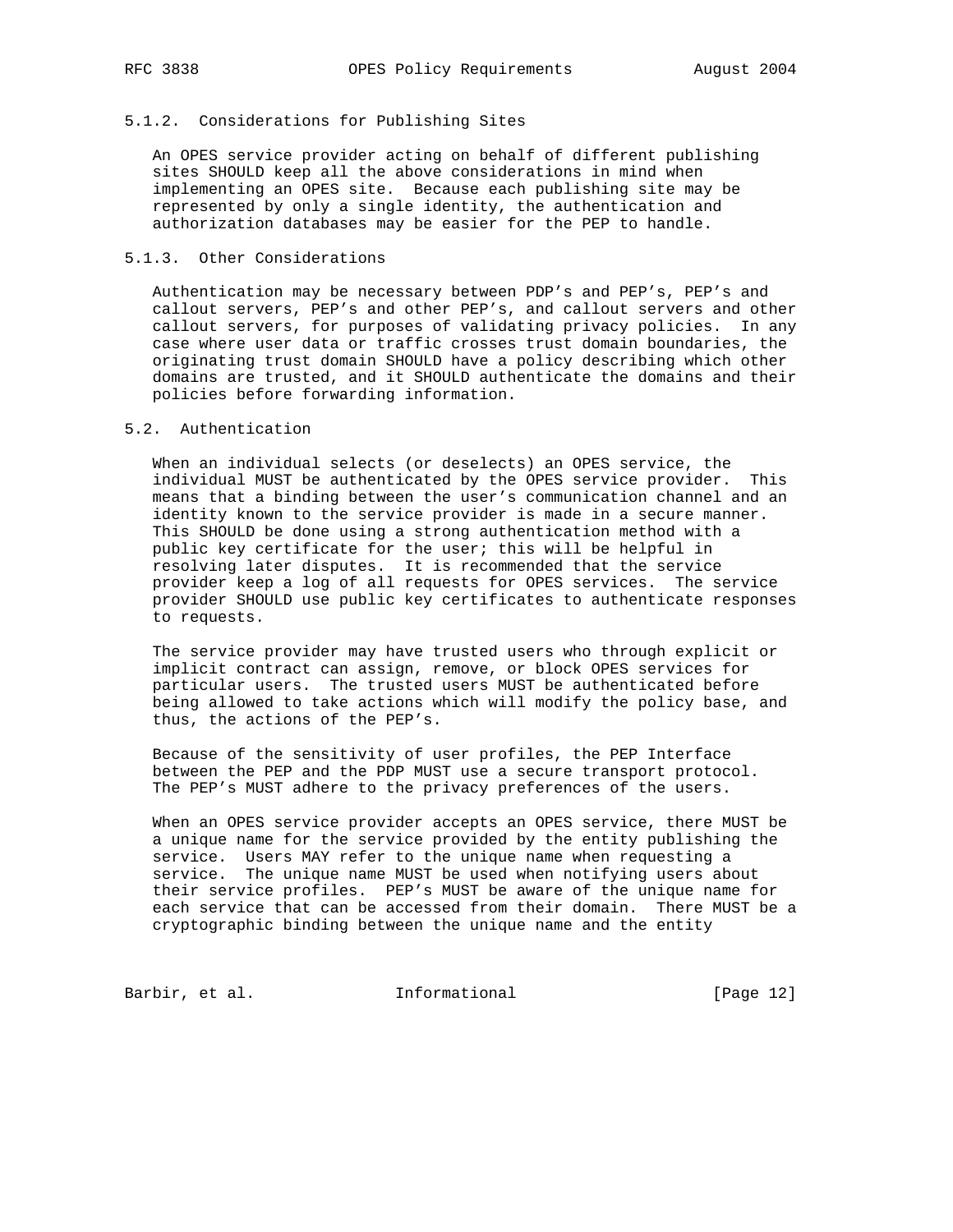responsible for the functional behavior of the service, i.e., if it is a human language translating service, then the name of company that wrote the software SHOULD be bound to the unique name.

5.3. Authorization

 In addition to requesting or terminating specific services, users MAY block particular services, indicating that the services should not be applied to their traffic. The "block all OPES" directive MUST be supported on a per user basis.

 A response to a request for an OPES service can be positive or negative. Reasons for a negative response include "service unknown" or "service denied by PDP policy". Positive responses SHOULD include the identity of the requestor and the service and the type of request.

 As described in the OPES Architecture [1], requests for OPES services originate in either the end user or the publisher domain. The PDP bases its authorization decision on the requestor and the domain. There are some cases where the decision may be complicated.

- o The end user has blocked a service, but a trusted user of the PDP wants it applied anyway. In this case, the end user SHOULD prevail, unless there are security or legal reasons to leave it in place.
- o The publisher and the end user are in the same domain. If the publisher and end user are both clients of a PDP, can they make requests that effect each other's processing? In this case, the PDP MUST have policy rules naming the identities that are allowed to set such rules.
- o The publisher requests a service for an end user. In this case, where the PDP and PEP are in the publisher's administrative domain, the publisher has some way of identifying the end user and his traffic, and the PDP MUST enable the PEP to enforce the policy. This is allowed, but the PDP MUST use strong methods to identify the user and his traffic. The user MUST be able to request and receive information about the service profile that a publisher site keeps about him.
- o The end user requests a service specific to a publisher's identity (e.g., nfl.com), but the publisher prohibits the service (e.g., through a "NO OPES" application header). As in the case above, the publisher MUST be able to request and receive profile information that a user keeps about a publisher.

 In general, the PDP SHOULD keep its policy base in a manner that makes the decision procedure for all cases easy to understand.

Barbir, et al. 1nformational [Page 13]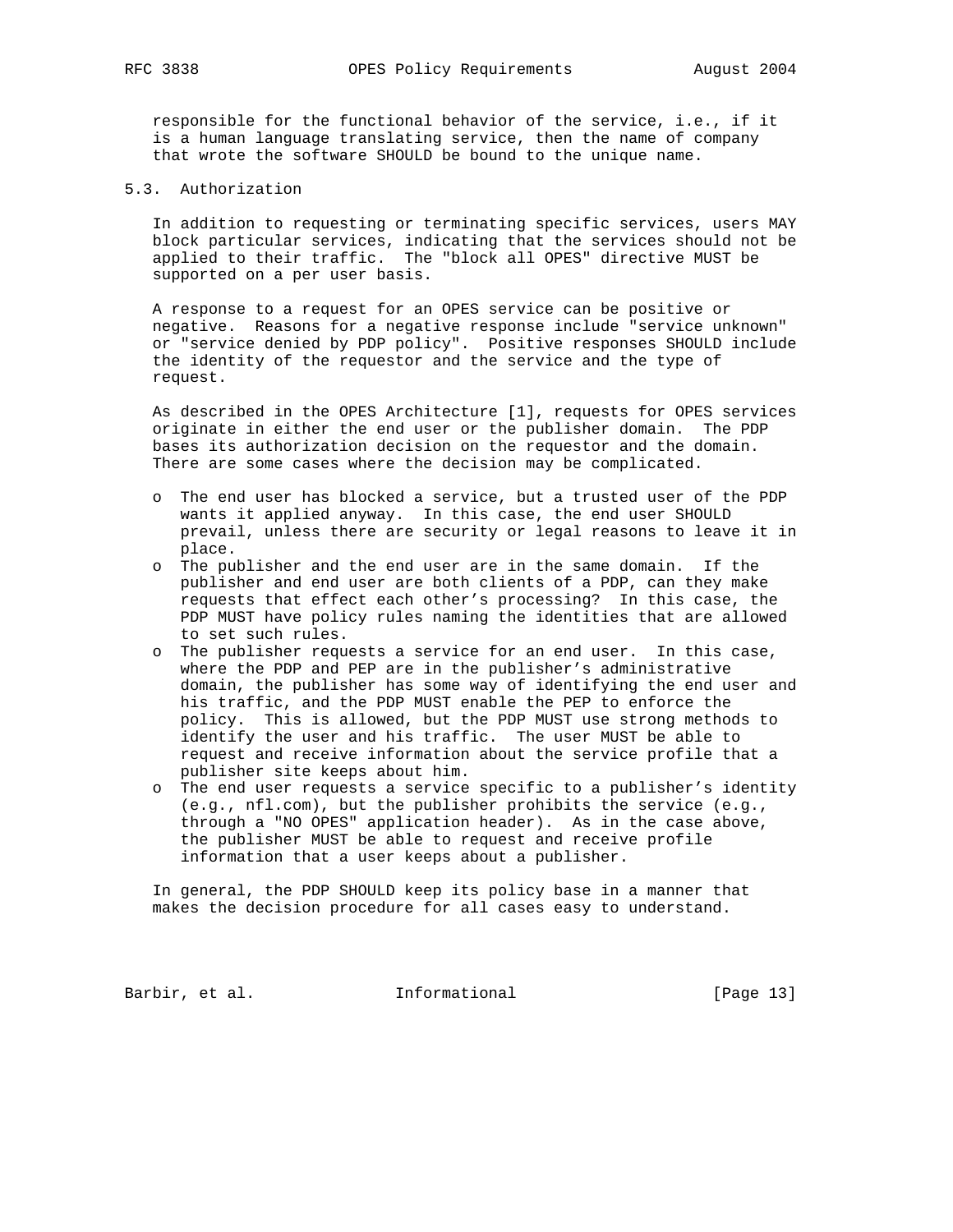# 5.4. Integrity and Encryption

5.4.1. Integrity and Confidentiality of Authentication and Requests/ Responses for Service

 The requests and responses SHOULD be cryptographically tied to the identities of the requestor and responder, and the messages SHOULD NOT be alterable without detection. A certificate-based digital signature is strongly recommended as part of the authentication process. A binding between the request and response SHOULD be established using a well-founded cryptographic means, to show that the response is made in reply to a specific request.

5.4.2. Integrity and Confidentiality of Application Content

 As directed by the PEP, content will be transformed in whole or in part by OPES services. This means that end-to-end cryptographic protections cannot be used. This is probably acceptable for the vast majority of traffic, but in cases where a lesser form of content protection is desirable, hop-by-hop protections can be used instead. The requirements for such protections are:

- o Integrity using shared secrets MUST be used between all processing points, end-to-end (i.e., the two ends of a "hop" MUST share a secret, but the secret can be different between "hops"). The processing points include the callout servers.
- o Encryption can be requested separately, with the same secret sharing requirement between "hops". When requested, encryption applies to all processing points, including callout servers.
- o The signal for integrity (and optionally encryption) MUST originate from either the requestor (in which case it is applied to the response as well) or the responder (in which case it covers only the response).
- o The shared secrets MUST be unique (to within a very large probabilistic certainty) for each requestor/responder pair. This helps to protect the privacy of end user data from insider attacks or configuration errors while it transits the provider's network.

# 5.5. Privacy

 The PDP MUST have a privacy policy regarding OPES data such as user profiles for services. Users MUST be able to limit the promulgation of their profile data and their identities.

Supported limitations MUST include:

 o The ability to prevent Identity from being given to callout servers.

Barbir, et al. 1nformational [Page 14]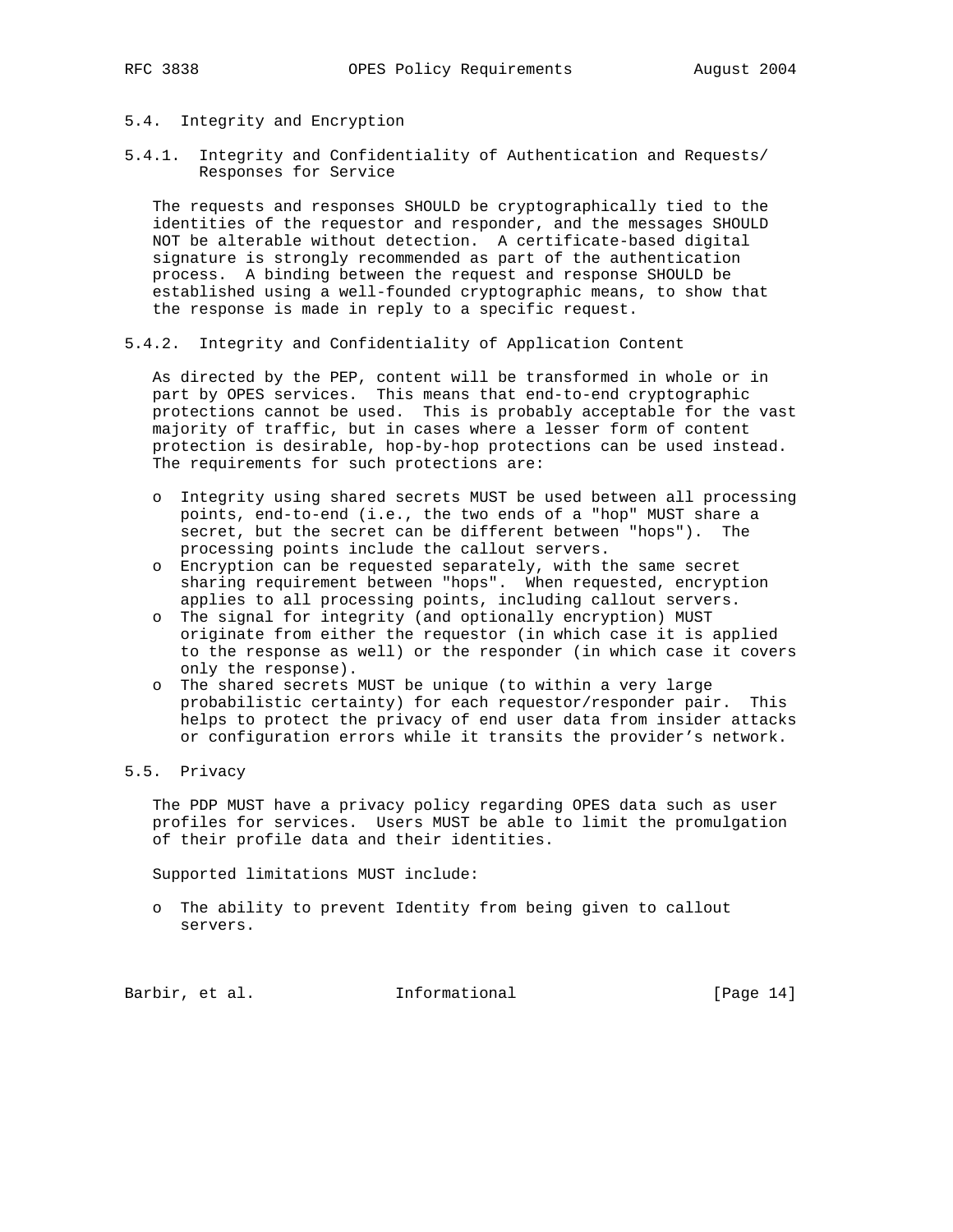- o The ability to prevent Profile information from being shared.
- o The ability to prevent Traffic data from being sent to callout servers run by third parties.
- o The ability to prevent Traffic from particular sites from being given to OPES callout servers.

 When an OPES service is provided by a third-party, it MUST have a privacy policy and identify itself to upstream and downstream parties, telling them how to access its privacy policy. A mechanism is needed to specify these preferences and a protocol to distribute them (see section 3.3).

6. Security Considerations

 This document discusses policy, authorization and enforcement requirements of OPES. In [3] multiple security and privacy issues related to the OPES services are discussed.

- 7. References
- 7.1. Normative References
	- [1] Barbir, A., Penno, R., Chen, R., Hofmann, M., and H. Orman, "An Architecture for Open Pluggable Edge Services (OPES)", RFC 3835, August 2004.
	- [2] Floyd, S. and L. Daigle, "IAB Architectural and Policy Considerations for Open Pluggable Edge Services", RFC 3238, January 2002.
	- [3] Barbir, A., Batuner, O., Srinivas, B., Hofmann, M., and H. Orman, "Security Threats and Risks for Open Pluggable Edge Services (OPES)", RFC 3837, August 2004.
	- [4] Bradner, S., "Key words for use in RFCs to Indicate Requirement Levels", BCP 14, RFC 2119, March 1997.
	- [5] Moore, B., Ellesson, E., Strassner, J., and A. Westerinen, "Policy Core Information Model -- Version 1 Specification", RFC 3060, February 2001.

7.2. Informative References

 [6] Westerinen, A., Schnizlein, J., Strassner, J., Scherling, M., Quinn, B., Herzog, S., Huynh, A., Carlson, M., Perry, J., and S. Waldbusser, "Terminology for Policy-Based Management", RFC 3198, November 2001.

Barbir, et al. **Informational** [Page 15]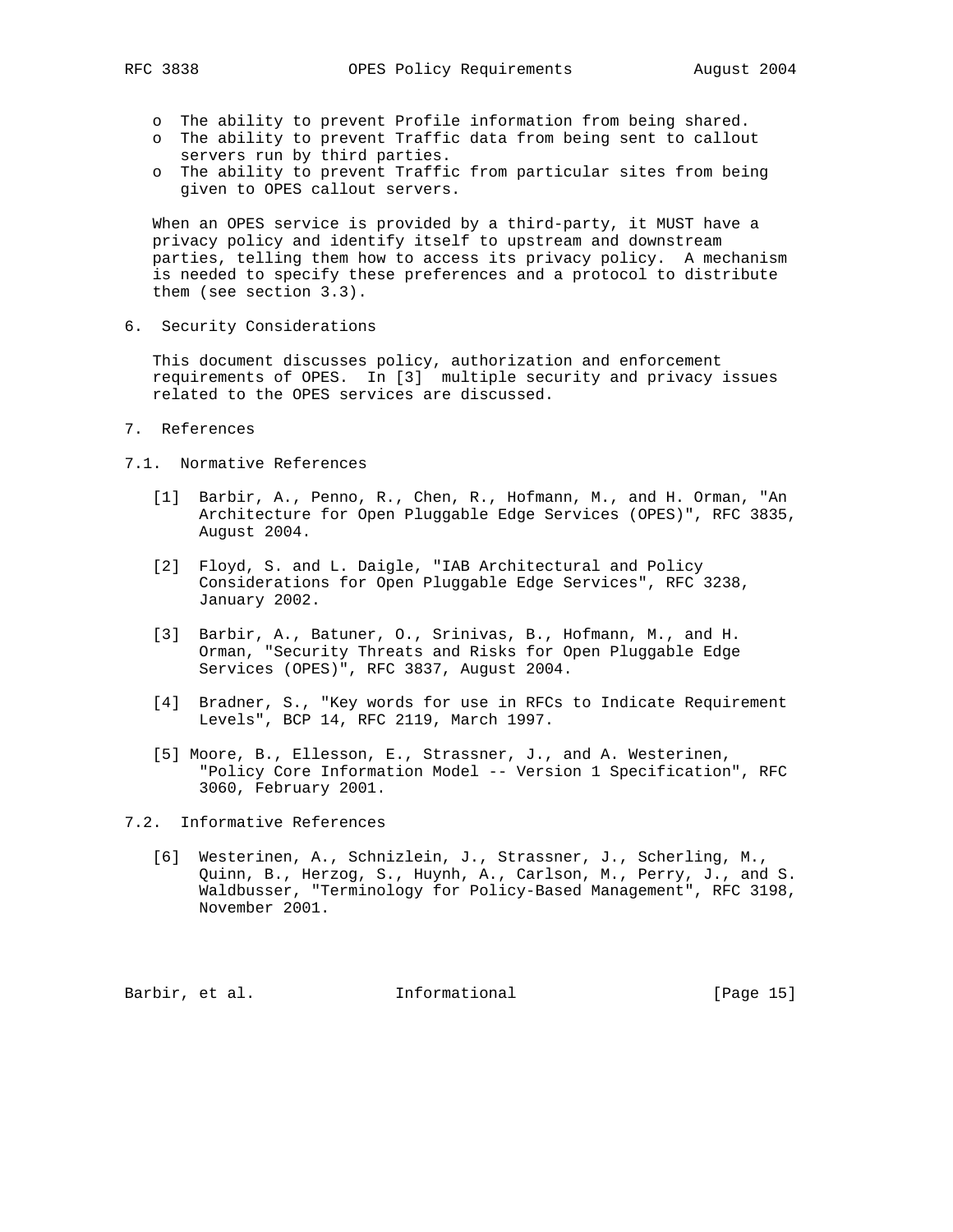- [7] Fielding, R., Gettys, J., Mogul, J., Frystyk, H., Masinter, L., Leach, P., and T. Berners-Lee, "Hypertext Transfer Protocol -- HTTP/1.1", RFC 2616, June 1999.
- [8] Christensen, et al., Web Services Description Language (WSDL) 1.1, W3C Note 15 March 2001, http://www.w3.org/TR/wsdl
- 8. Acknowledgements

 Many thanks to Andreas Terzis, L. Rafalow (IBM), L. Yang (Intel), M. Condry (Intel), Randy Presuhn (Mindspring), and B. Srinivas (Nokia).

9. Authors' Addresses

 Abbie Barbir Nortel Networks 3500 Carling Avenue Nepean, Ontario K2H 8E9 Canada Phone: +1 613 763 5229 EMail: abbieb@nortelnetworks.com

 Oskar Batuner Consultant EMail: batuner@attbi.com

 Andre Beck Lucent Technologies 101 Crawfords Corner Road Holmdel, NJ 07733 USA EMail: abeck@bell-labs.com

 Tat Chan Nokia 5 Wayside Road Burlington, MA 01803 USA EMail: Tat.Chan@nokia.com

 Hilarie Orman Purple Streak Development EMail: ho@alum.mit.edu

Barbir, et al. 1nformational [Page 16]